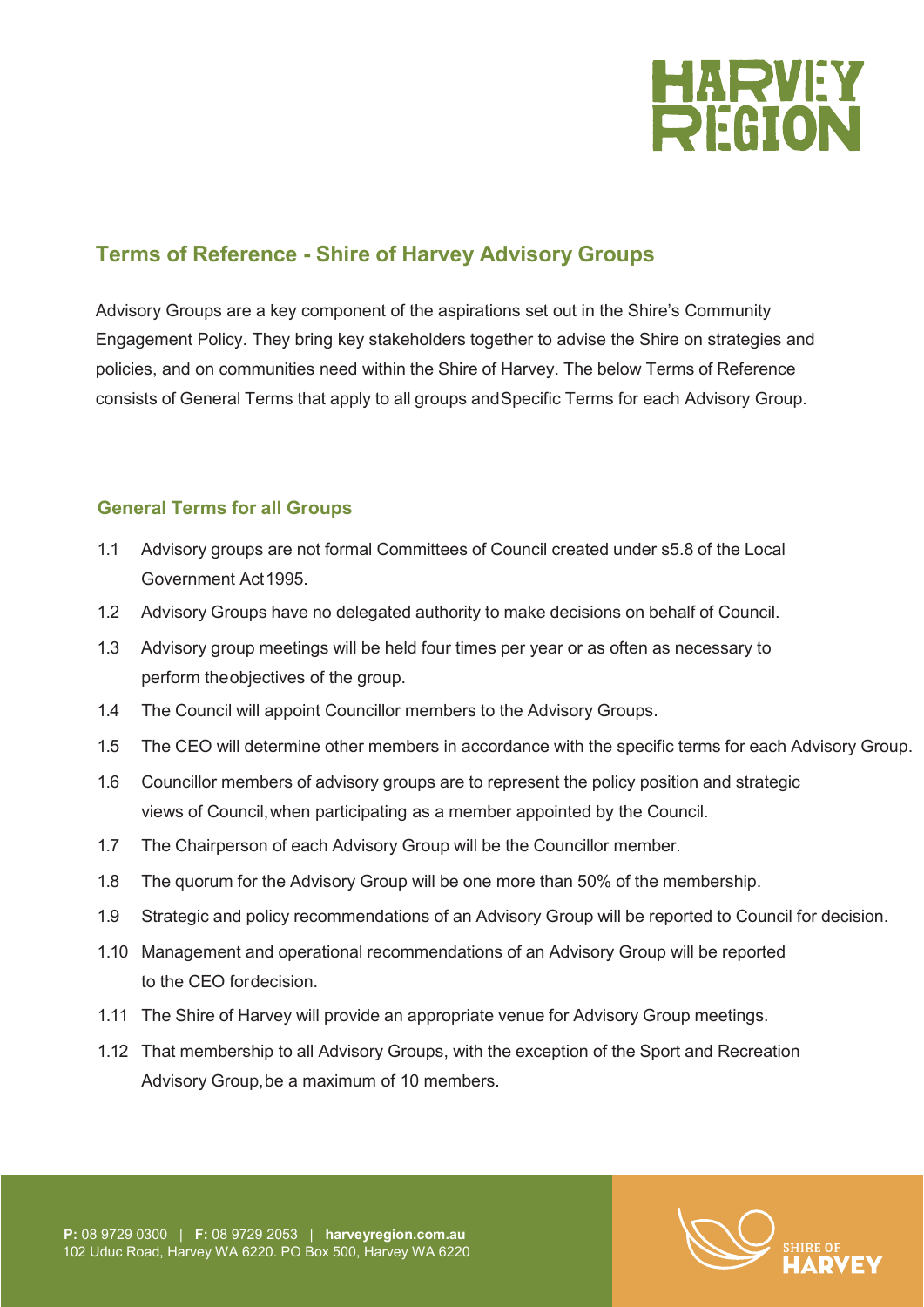

# **Specific Terms: Harvey Region Tourism Advisory Group (TAG)**

# **Role of the Group**

Harvey Region TAG will strive to establish Tourism as front of mind within the Shire of Harvey and the Harvey Region.

# **Objectives of the Group**

- Act as the crucial connection between the Shire of Harvey and the community to maximise participation in Tourism and Destination Harvey Region business unit initiatives.
- Advise the Shire of Harvey on strategies and policies relating to Tourism within the Harvey Region.
- Assist the Shire of Harvey to engage the Tourism industry about priority projects, services and facilities.
- Support and help drive the implementation and progress reviews of the Harvey Region Tourism Road Map 2031.
- Assist the Shire of Harvey to identify opportunities for Tourism development in the Harvey Region.
- Support lobbying and the attraction of Tourism and related industry investment to the Harvey Region.
- Advise the Shire of Harvey about strategies and actions to promote and celebrate Tourism awareness.
- Support the Shire of Harvey's Destination Harvey Region business unit.